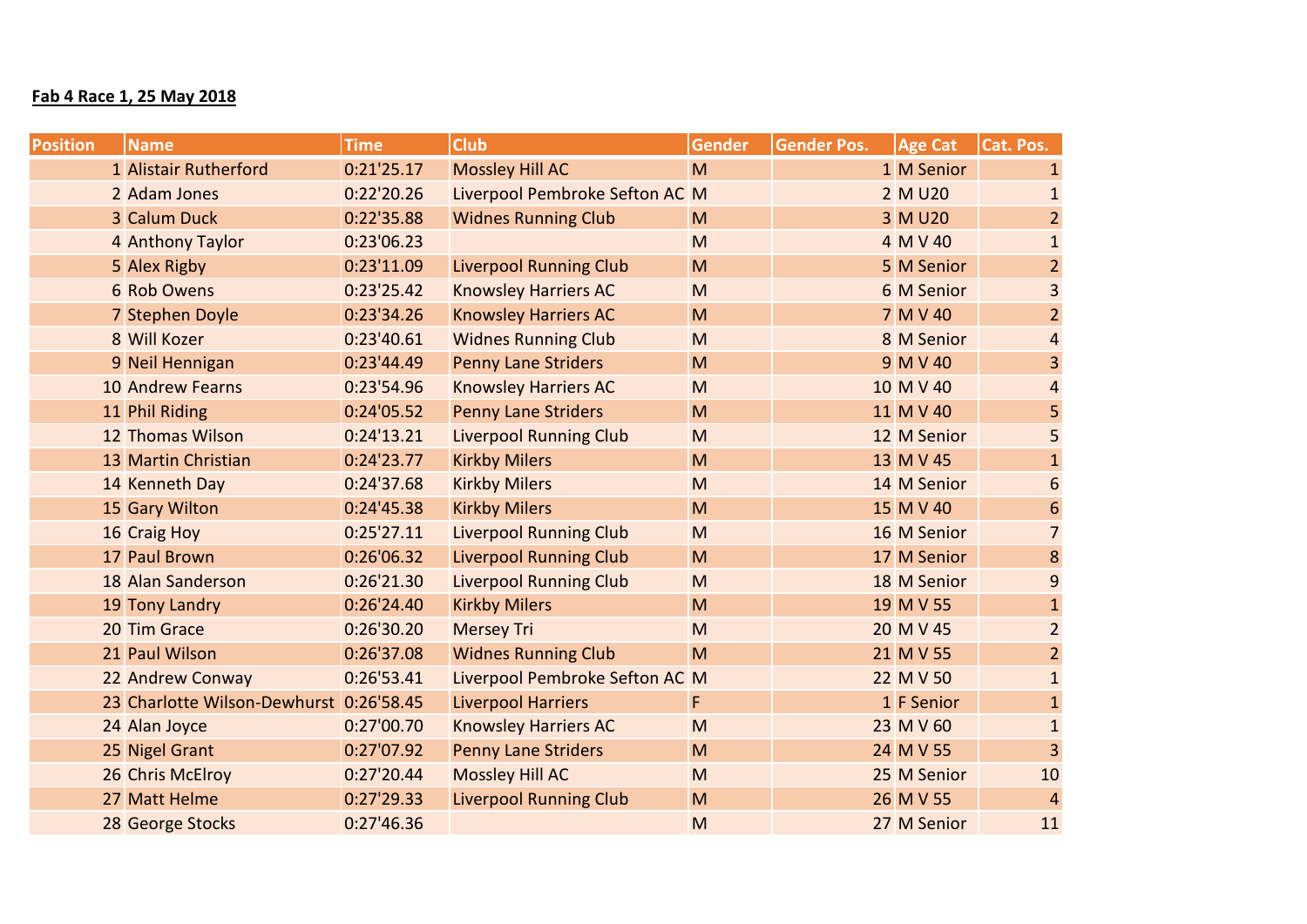|  | 29 Carl Yu                              | 0:27'52.74 | <b>Liverpool Running Club</b>  | M                                                                                     | 28 M V 40   | $\overline{7}$ |
|--|-----------------------------------------|------------|--------------------------------|---------------------------------------------------------------------------------------|-------------|----------------|
|  | 30 Stephen Lennon                       | 0:28'05.96 | Liverpool Pembroke Sefton AC M |                                                                                       | 29 M V 40   | $\bf 8$        |
|  | 31 Laura Owens                          | 0:28'19.63 | <b>Liverpool Running Club</b>  | F                                                                                     | 2 F Senior  | $\overline{2}$ |
|  | 32 Stephen Isles                        | 0:28'20.86 |                                | M                                                                                     | 30 M V 50   | $\overline{2}$ |
|  | 33 Joseph Stocks                        | 0:28'31.79 | <b>Knowsley Harriers AC</b>    | M                                                                                     | 31 M Senior | 12             |
|  | 34 Ian Jones                            | 0:28'36.42 | <b>Penny Lane Striders</b>     | M                                                                                     | 32 M V 60   | $\overline{2}$ |
|  | 35 Charlotte Sanderson-Rigby 0:28'46.20 |            | <b>Penny Lane Striders</b>     | F                                                                                     | 3 F Senior  | $\overline{3}$ |
|  | 36 Ian King                             | 0:28'56.66 | <b>Liverpool Running Club</b>  | M                                                                                     | 33 M V 60   | 3              |
|  | 37 Chris Wills                          | 0:29'08.76 | <b>Knowsley Harriers AC</b>    | M                                                                                     | 34 M V 40   | 9              |
|  | 38 Paul Fitzgerald                      | 0:29'13.92 | <b>Knowsley Harriers AC</b>    | M                                                                                     | 35 M V 40   | 10             |
|  | 39 Joe Carter                           | 0:29'15.92 |                                | M                                                                                     | 36 M U20    | $\overline{3}$ |
|  | 40 Frank Kelly                          | 0:29'31.08 | <b>Liverpool Running Club</b>  | M                                                                                     | 37 M V 50   | $\overline{3}$ |
|  | 41 Alan Spencer                         | 0:29'35.96 |                                | M                                                                                     | 38 M V 55   | 5              |
|  | 42 William Merritt                      | 0:29'43.74 | <b>Knowsley Harriers AC</b>    | M                                                                                     | 39 M V 55   | $\sqrt{6}$     |
|  | 43 Matthew Bebb                         | 0:29'52.51 | <b>Knowsley Harriers AC</b>    | M                                                                                     | 40 M V 45   | $\overline{3}$ |
|  | 44 Tony Peacock                         | 0:30'17.71 | <b>Penny Lane Striders</b>     | M                                                                                     | 41 M V 65   | $\mathbf{1}$   |
|  | 45 Sue Burke                            | 0:30'50.88 | <b>Penny Lane Striders</b>     | F                                                                                     | 4 F V 45    | $\mathbf{1}$   |
|  | 46 Matthew Harvey                       | 0:30'52.80 | <b>Penny Lane Striders</b>     | M                                                                                     | 42 M Senior | 13             |
|  | 47 Stephen Watkin                       | 0:30'53.22 | <b>Penny Lane Striders</b>     | M                                                                                     | 43 M Senior | 14             |
|  | 48 Tony Green                           | 0:31'00.60 | <b>Penny Lane Striders</b>     | M                                                                                     | 44 M V 60   | $\overline{4}$ |
|  | 49 Nick Kilty                           | 0:31'00.96 | <b>Knowsley Harriers AC</b>    | M                                                                                     | 45 M Senior | 15             |
|  | 50 James Fletcher                       | 0:31'20.20 |                                | M                                                                                     | 46 M Senior | 16             |
|  | 51 Gayle Hanson-Jones                   | 0:31'23.37 |                                | F                                                                                     | 5 F V 40    | $\mathbf{1}$   |
|  | 52 Jay Battersby                        | 0:31'31.55 | <b>Liverpool Running Club</b>  | M                                                                                     | 47 M V 45   | $\overline{4}$ |
|  | 53 Kelly Marrin                         | 0:31'41.86 | <b>Knowsley Harriers AC</b>    | F                                                                                     | 6 F V 40    | $\overline{2}$ |
|  | 54 Sean Hennigan                        | 0:32'17.43 |                                | M                                                                                     | 48 M U20    | $\overline{4}$ |
|  | 55 David Limbrick                       | 0:32'34.30 | <b>Islwyn Running Club</b>     | M                                                                                     | 49 M V 55   | $\overline{7}$ |
|  | 56 Sarah Jackson                        | 0:32'37.46 | <b>Penny Lane Striders</b>     | F                                                                                     | 7 F V 40    | $\overline{3}$ |
|  | 57 Aaron Evans                          | 0:32'42.83 | <b>Knowsley Harriers AC</b>    | M                                                                                     | 50 M U20    | 5              |
|  | <b>58 Andrew Hankinson</b>              | 0:32'43.80 | <b>Widnes Running Club</b>     | $\mathsf{M}% _{T}=\mathsf{M}_{T}\!\left( a,b\right) ,\ \mathsf{M}_{T}=\mathsf{M}_{T}$ | 51 M Senior | 17             |
|  | 59 Stan Cottier                         | 0:33'01.39 | <b>Liverpool Running Club</b>  | M                                                                                     | 52 M V 70   | $\mathbf{1}$   |